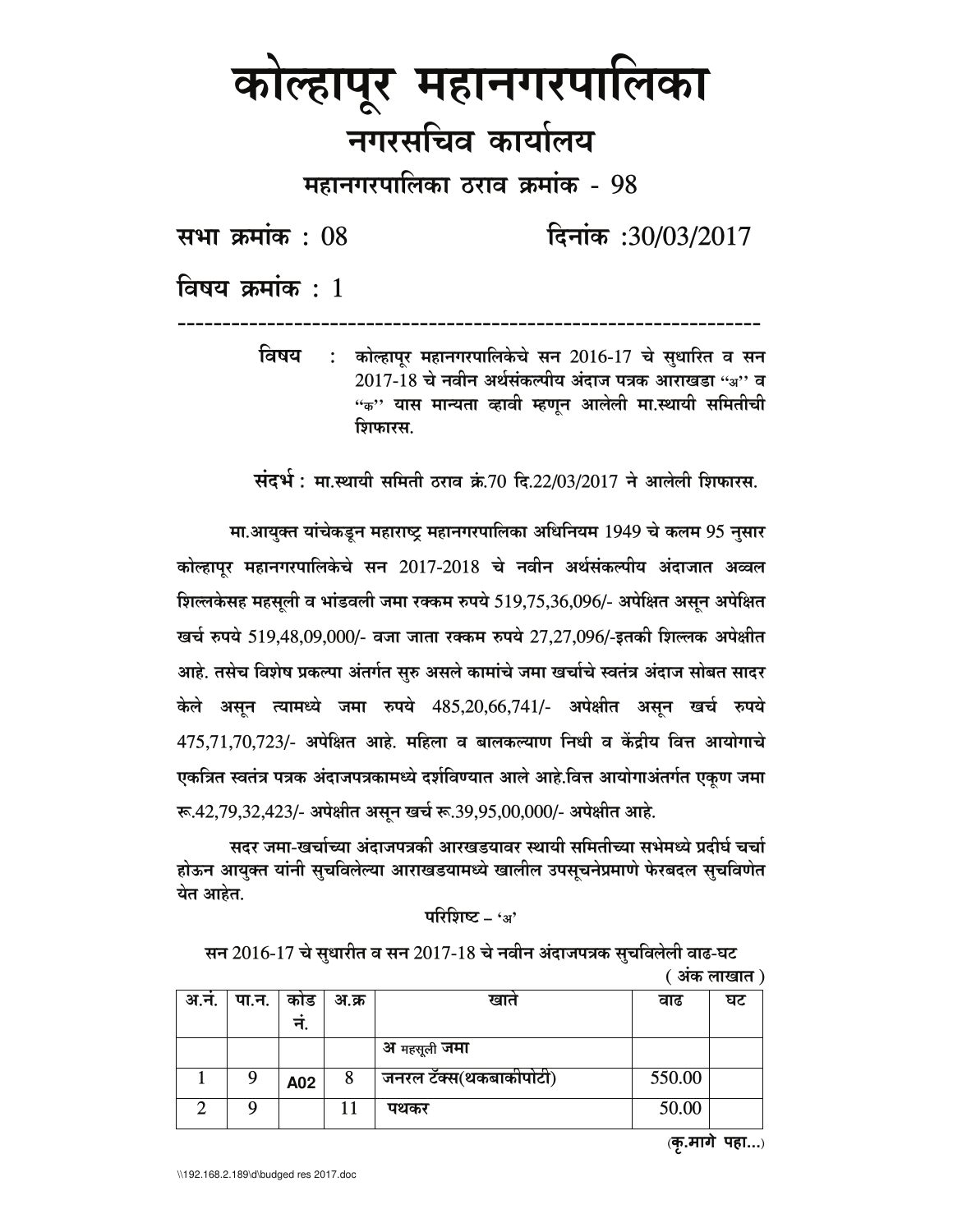| $\overline{3}$           | 10  |                 | 17                      | कॉन्झर्वन्सी टॅक्स                                 | 100.00  |      |
|--------------------------|-----|-----------------|-------------------------|----------------------------------------------------|---------|------|
|                          |     |                 |                         |                                                    |         |      |
| $\overline{\mathcal{A}}$ | 11  | A03             | $\mathbf{1}$            | मनपा इमारती खुल्या जागा प्रिमियमसह                 | 600.00  |      |
| 5                        | 13  |                 | 18                      | परवाना फि                                          | 50.00   |      |
| 6                        | 16  |                 | 51                      | बांधकाम परवाना,दंड, प्रिमियम व<br>नजराणा फी        | 368.00  |      |
|                          |     |                 |                         | एकूण अ महसूली जमा                                  | 1718.00 | 0.00 |
|                          |     |                 |                         | अ महसूली खर्च                                      |         |      |
| $\overline{7}$           | 63  | <b>B36</b>      | $\overline{7}$          | डांबरी पॅचवर्क/साईड पट्टया पॅसेज                   | 50.00   |      |
| 8                        | 81  | <b>B50</b>      | $\overline{\mathbf{4}}$ | अ महसुलीतून अ भांडवली खर्चासाठी                    | 1568.00 |      |
| 9                        | 81  | <b>B50</b>      | 16                      | केएमटी अर्थसहाय्य                                  | 100.00  |      |
|                          |     |                 |                         | एक्रण अ महसूली खर्च                                | 1718.00 | 0.00 |
|                          |     |                 |                         | अ भांडवली जमा                                      |         |      |
| 10                       | 89  | C03             | $\mathbf{1}$            | स्थानिक विकास कार्यक्रम                            | 492.00  |      |
| 11                       | 91  | C <sub>05</sub> | $\mathbf{1}$            | अ महसुलीतून अ भांडवली खर्चासाठी                    | 1568.00 |      |
|                          |     |                 |                         | एकूण अ भांडवली जमा                                 | 2060.00 | 0.00 |
|                          |     |                 |                         | अ भांडवली खर्च                                     |         |      |
| 12                       | 104 | D <sub>09</sub> | $\mathbf{2}$            | रंकाळा तलाव सुशोभीकरण                              | 45.00   |      |
| 13                       | 105 | D11             | 06                      | लाईन बाजार हॉकी मैदान                              | 5.00    |      |
| 14                       | 107 |                 | 01                      | औद्योगिक वसाहती सुधारणा(टिंबर-                     | 34.00   |      |
|                          |     | D14             |                         | 28,वाय पी पोवार 19, उद्यमनगर 19<br>लक्ष)           |         |      |
| 15                       | 108 | D14             | 26                      | मुस्लीम जमात कब्रस्थान सुधारणा                     | 10.00   |      |
| 16                       | 112 | D <sub>20</sub> | $\mathbf{1}$            | मुलभुत सेवा पुरविणे(पदाधिकारी)                     | 95.00   |      |
|                          |     |                 |                         | मा.महापौर<br>30 लाख                                |         |      |
|                          |     |                 |                         | मा.सभापती, स्थायी समिती - 25 लाख                   |         |      |
|                          |     |                 |                         | मा.उपमहापौर<br>$-20$ लाख                           |         |      |
|                          |     |                 |                         | मा.सभागृहनेता<br>- 10 लाख                          |         |      |
|                          |     |                 |                         | मा.विरोधीपक्षनेता - 10 लाख                         |         |      |
| 17                       | 114 | D <sub>20</sub> | 15                      | प्रभागातील लोकोपयोगी कामे - 2017-<br>18            | 343.00  |      |
|                          |     |                 |                         | स्थायी समिती सदस्य(5 लाख प्रमाणे)                  |         |      |
|                          |     |                 |                         | - 80 लाख                                           |         |      |
|                          |     |                 |                         | प्रत्येक प्रभाग (3 लाख प्रमाणे) 81                 |         |      |
|                          |     |                 |                         | प्रभाग - 243 लाख                                   |         |      |
|                          |     |                 |                         | स्वीकृत सदस्य (4 लाख प्रमाणे) 5                    |         |      |
|                          |     |                 |                         | सदस्य - 20 लाख                                     |         |      |
| 18                       | 115 | D <sub>20</sub> | 16                      | विविध विकास कामे-2017-18<br>(परिशिष्ठ अ-1 प्रमाणे) | 1036.00 |      |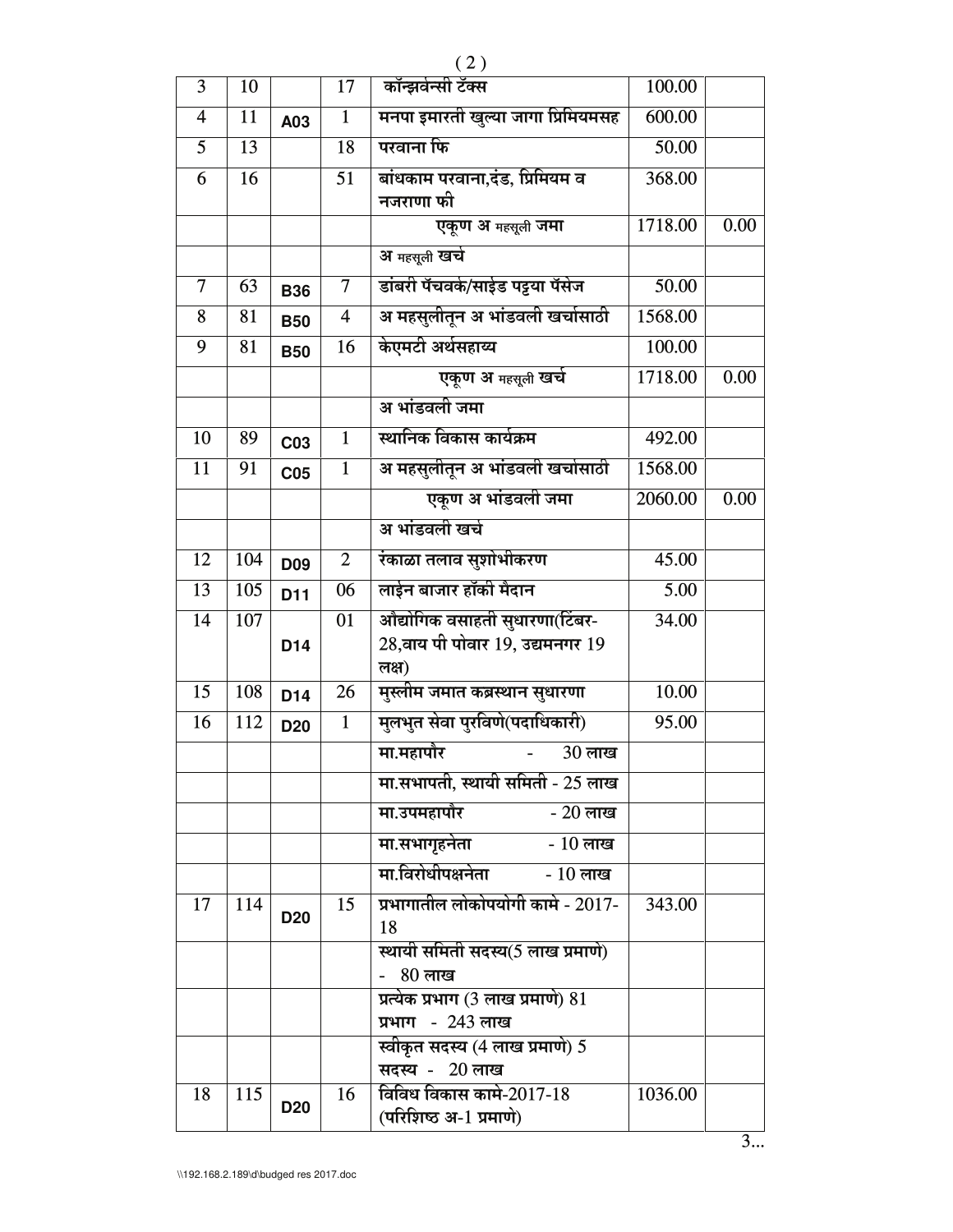|        |     |                 |              | (3)                                                                                                                    |         |      |
|--------|-----|-----------------|--------------|------------------------------------------------------------------------------------------------------------------------|---------|------|
| 19     | 115 | D <sub>26</sub> | 1            | स्थानिक विकास कार्यक्रम<br>राबविणे(परिशिष्ठ ब प्रमाणे)                                                                 | 292.00  |      |
| क $20$ | 115 |                 | $\mathbf{1}$ | स्थानिक विकास कार्यक्रम राबविणे-<br>पर्यावरण पुरक धोरण अंम्मलबजावणी                                                    | 200.00  |      |
|        |     |                 |              | एकण अ भांडवली खर्च                                                                                                     | 2060.00 | 0.00 |
|        |     |                 |              | क महसूली जमा                                                                                                           |         |      |
| 21     | 125 | E03             | 1            | पाणी हंशील                                                                                                             | 30.00   | 0.00 |
|        |     |                 |              | एकूण क <sub>महसूली</sub> जमा                                                                                           | 30.00   | 0.00 |
|        |     |                 |              | क महसूली खर्च                                                                                                          |         |      |
| 22     | 129 | F <sub>02</sub> | 05           | चॅनेल व क्रॉसड्रेन दुरुस्ती कामे 3<br>प्रभाग क्र.52 चॅनल/क्रॉसड्रेन रु.15,<br>प्रभाग क्र.72 चॅनल/क्रॉसड्रेन रु.15 लाख, | 30.00   | 0.00 |
|        |     |                 |              | एकूण क <sub>महसूली</sub> खर्च                                                                                          | 30.00   | 0.00 |
|        |     |                 |              | क भांडवली जमा                                                                                                          |         |      |
| 23     | 139 | G02             | 02           | ड्रेनेज फंडातून वर्ग                                                                                                   | 50.00   | 0.00 |

सन 2017-18 अंदाजपत्रक एकत्रिकरण एकूण वाढ घट

क भांडवली खर्च

नवीन चॅनेल बांधणे

 $04$ 

एकूण क भांडवली जमा

एकूण क भांडवली खर्च

| (अक लाखात) |           |         |      |         |      |  |  |
|------------|-----------|---------|------|---------|------|--|--|
| अ.क्र      | तपशिल     | जमा     |      | खच      |      |  |  |
|            |           | वाढ     | घट   | वाढ     | घट   |  |  |
| 1          | अ महसूली  | 1718.00 | 0.00 | 1718.00 | 0.00 |  |  |
| 2          | क महसूली  | 30.00   | 0.00 | 30.00   | 0.00 |  |  |
| 3          | अ भांडवली | 2060.00 | 0.00 | 2060.00 | 0.00 |  |  |
| 4          | क भांडवली | 50.00   | 0.00 | 50.00   | 0.00 |  |  |
| श्         | एकुण      | 3858.00 | 0.00 | 3858.00 | 0.00 |  |  |

50.00

50.00

 $0.00$ 

 $0.00$ 

डी 20/16-विविध विकास कामे-परिशिष्ठ "अ-?"

(अंक लाखात)

| अ.नं. | कामाच नाव                                                                                       | १०१०१म |
|-------|-------------------------------------------------------------------------------------------------|--------|
| 3.    | $\pi.\pi.2,3,4,5,6,12,15,20,24,26,31,41,52,53,54,57,64,65,$                                     | 380.00 |
|       | 70,71, 72,76,10,28,29,33,34,35,36,50,51, 55, 56, 62,                                            |        |
|       | 67, 79, 14, 37, 43 प्रत्येकी 10 लाख विविध विकास कामे(पैकी                                       |        |
|       | $2.50$ लाख डांबरी पॅचवर्क) एकूण प्रभाग ३९x30 लाख                                                |        |
| २.    | $\overline{x}$ . $\overline{x}$ . 16, 23, 38, 42, 44, 45, 48, 63, 69, 74, 75, 78, 27, 7, 8, 11, | 203.00 |
|       | 13, 17, 18, 19, 25, 30, 32, 40, 46, 47, 49, 61, 66 प्रत्येकी                                    |        |
|       | $7$ लाख विविध विकास कामे (पैकी 2.50 लाख डांबरी पॅचवर्क)                                         |        |
|       | एकूण प्रभाग 29 x 7 लाख                                                                          |        |

 $\overline{q}$ कृपया पान नं 4 वर पहा)

 $\overline{24}$ 

141

H01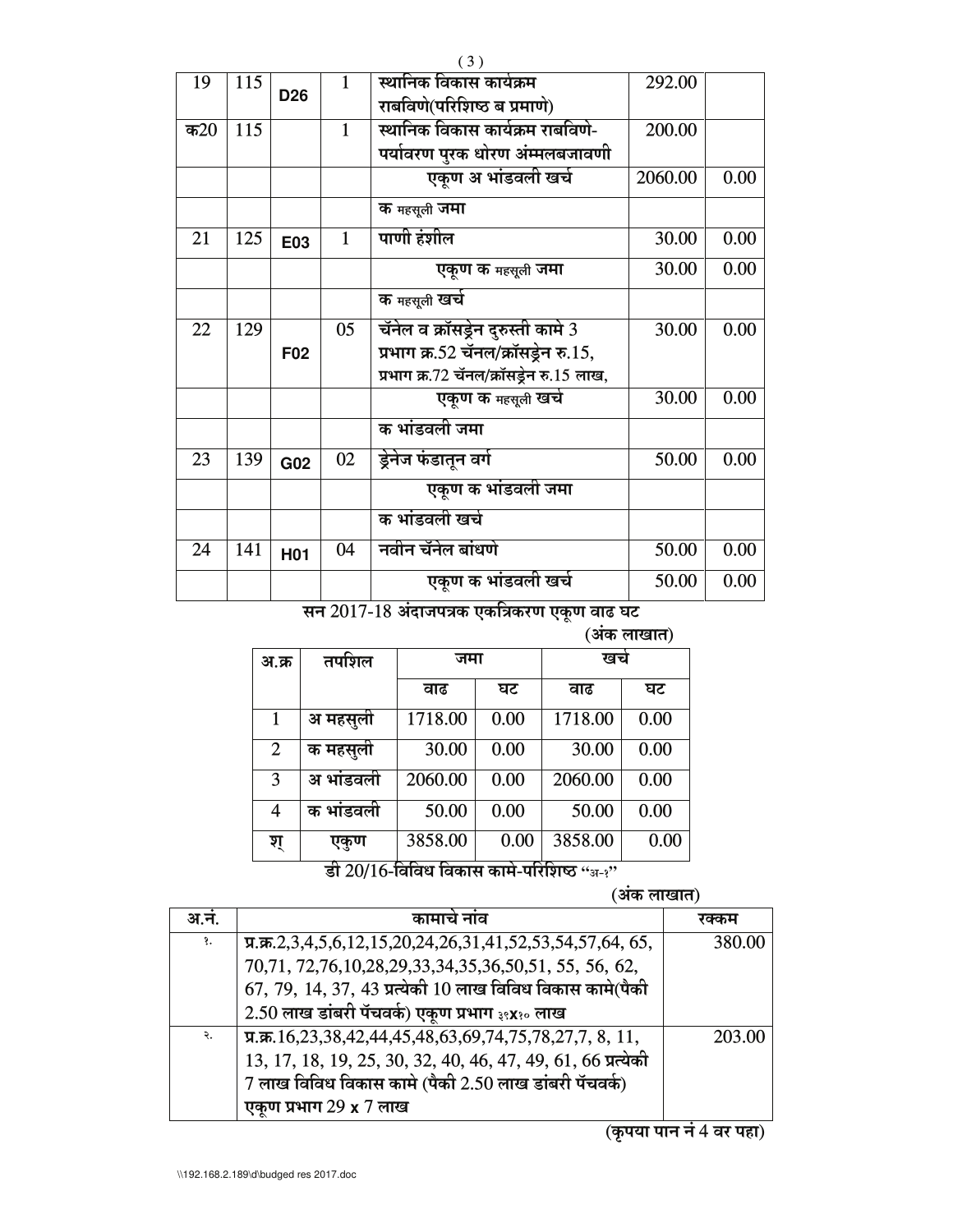| ξ.              | मागासवर्ग प्रभाग क्र.1,9,21,22,58,59,60, 68, 73, 80, 81      |         |
|-----------------|--------------------------------------------------------------|---------|
|                 | एकूण 11 प्रभाग x 15 लाख - डी 18/01 मागासवर्गीय प्रभाग        |         |
|                 | सुखसोई                                                       |         |
| 8.              | वॉर्ड कमिटीसभापती,परिवहन,स्कूल बोर्ड,महिला व बाल कल्याण      | 35.00   |
|                 | समिती सभापती – प्रत्येकी 5 लाख प्रमाणे                       |         |
| Ч.              | महात्मा फुले शाळेसमोरील ग्राऊंद सुधारणा करणे                 | 25.00   |
| ξ.              | बावडा पॅव्हेलियन सुधारणा करणे                                | 35.00   |
| ७.              | मेरी वेडर ग्रांऊड सुधारणा करणे                               | 8.00    |
| ι.              | लाईन बाजार मंडई सुधारणा करणे                                 | 5.00    |
| ś.              | तुकाई गणेश मंदीर सुधारणा करणे                                | 5.00    |
| şο.             | संध्यामठ हॉल दुरुस्ती करणे                                   | 5.00    |
| 88.             | रि.स.नं 12 सावरकर नगर येथे चॅनेल बांधणे                      | 15.00   |
| 85.             | का <b>ा बावडा संकपाळ नगर,आंबेडकर नगर,मोरे बोळ</b> येथे रस्ता | 30.00   |
|                 | व गटर करणे                                                   |         |
| 83.             | जूनी मोरे कॉलनी येथे विविध विकास कामे करणे                   | 5.00    |
| 88.             | मनपा हॉस्पीटल्स सुधारणा करणे                                 | 100.00  |
| 94.             | मनपा शाळामध्ये ई लर्निग सुविधा                               | 100.00  |
| $\xi$ .         | आंबेडकर बाग दुरुस्ती करणे                                    | 10.00   |
| 36.             | प्रभाग क्रं .2 अंर्तगत चॅनेल बांधणे                          | 10.00   |
| 20              | बाबुजमाल दर्गापरिसर विकास करणे                               | 5.00    |
| 21              | ई वॉर्ड घाटगे कॉलनी ओपनस्पेस विकसीत करणे                     | 10.00   |
| 22              | सी वॉर्ड लक्ष्मीपुरी भाजी मंडई विकसीत करणे                   | 20.00   |
| 23              | प्रभाग क्र.39 विविध विकास कामे करणे                          | 5.00    |
| 24              | प्रभाग क्र.8 विविध विकास कामे करणे                           | 10.00   |
| $\overline{25}$ | ई वॉर्ड नर्सरी बाग विकास करणे                                | 5.00    |
| 26              | ई वॉर्ड रुईकर कॉलनी ग्राऊंड विकास करणे                       | 10.00   |
|                 | एकूण                                                         | 1036.00 |
|                 |                                                              |         |

डी 26/01-स्थानिक विकास कार्यक्रम राबविण-परिशिष्ट "ब"

| अ.न. | कामाचे नाव                                                                                                                               | रक्कम  |
|------|------------------------------------------------------------------------------------------------------------------------------------------|--------|
| 3.   | $\pi$ , $\pi$ , $2$ , $3$ , $4$ , $5$ , $6$ , $12$ , $15$ , $20$ , $24$ , $26$ , $31$ , $41$ , $52$ , $53$ , $54$ , $57$ , $64$ , $65$ , | 205.00 |
|      | 70,71, 72, 76,77,10,28,29,33,34,35,36,39,50,51,55,                                                                                       |        |
|      | 56,62,67,79,14, 37,43 प्रत्येकी 5 लाख विविध विकास कामे                                                                                   |        |
|      | डीपीडीसी/विशेष अनुदान निधी एकूण प्रभाग 41 न् 5 लाख                                                                                       |        |
| २.   | प्र.क्र. 16, 23, 38, 42, 44, 45, 48, 63, 69, 74, 75, 78, 27,                                                                             | 87.00  |
|      | 7, 8, 11, 13, 17, 18, 19, 25, 30, 32, 40, 46, 47, 49, 61,                                                                                |        |
|      | 66 प्रत्येकी 3 लाख विविध विकास कामे डीपीडीसी/ विशेष                                                                                      |        |
|      | अनुदान निधी एकूण प्रभाग 29 न् 3 लाख                                                                                                      |        |
|      | ⊍¢∿∪।                                                                                                                                    | 292    |

(कृपया पान नं 5 वर पहा)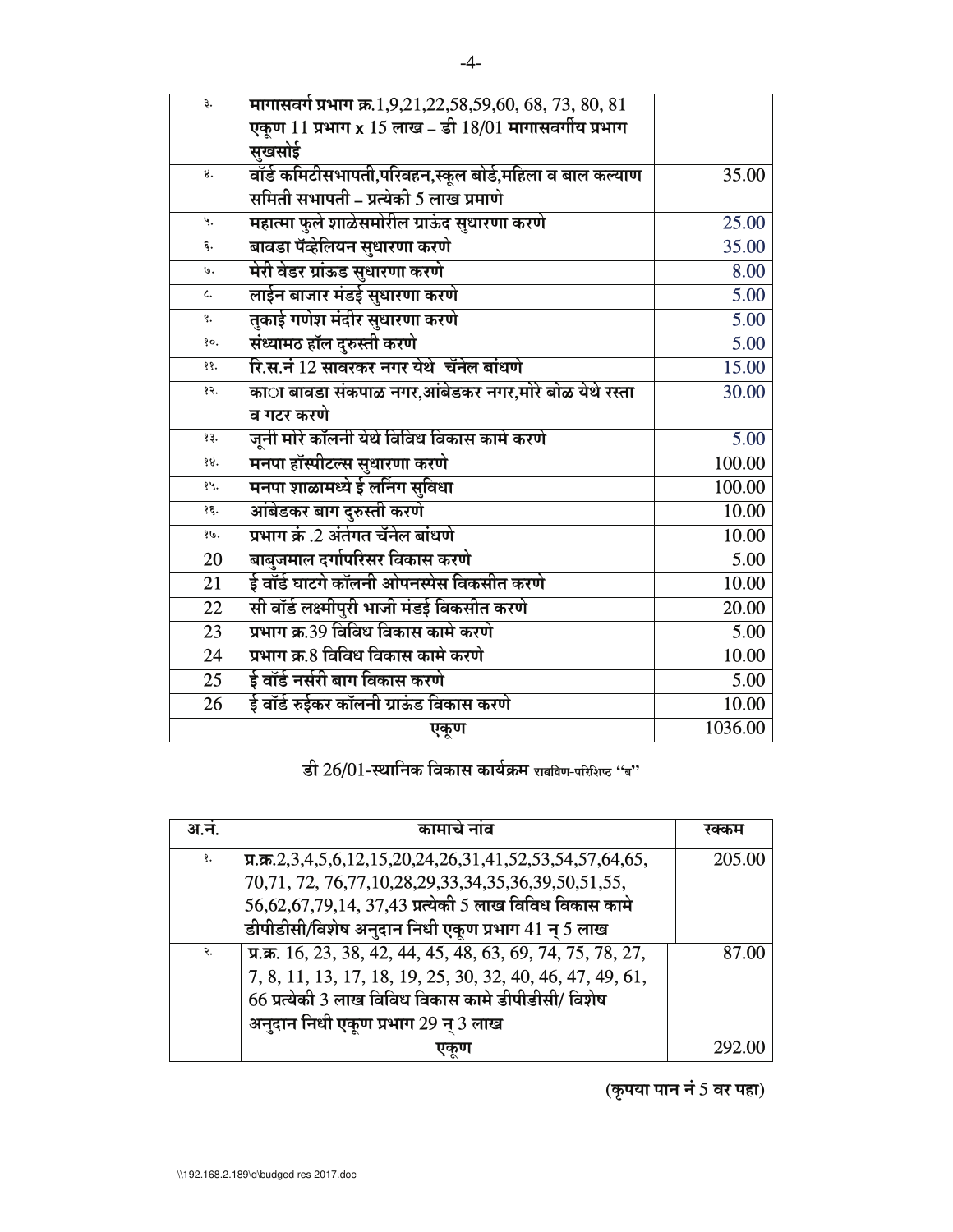वरील प्रमाणे सन 2016-2017 चे सुधारीत व सन 2017-18 चे नवीन अंदाजपत्रक आराखडयास नियोजनासह महाराष्ट्र महानगरपालिका अधिनियम 1949 चे कलम 96 नुसार मंजुरी देणेत येत आहे. त्याचप्रमाणे निधीची उपलब्धता पाहून वाढीव खर्च करणे आवश्यक आहे. यास महाराष्ट्र महानगरपालिका अधिनियम 1949 चे कलम 100 नुसार मा.महासभेची मान्यता घेणेत यावी म्हणून मा.स्थायी समितीची शिफारस आली आहे. आलेल्या मा.स्थायी समितीच्या शिफारसीवर मा.शारंगधर देशमुख व मा.सुनिल पाटील यांची उप-सुचना खालील प्रमाणे आली आहे.

| अ.नं. | पान नं.          | कोड नं.    | अ.क्र.                  | खाते                                        | वाढ    | घट   |
|-------|------------------|------------|-------------------------|---------------------------------------------|--------|------|
|       |                  |            |                         | अ महसूली जमा                                |        |      |
| 1.    | 8                | A02        | 01                      | स्थानिक संस्था कर                           | 200.00 |      |
| 2.    | $\boldsymbol{9}$ | A02        | 08                      | जनरल टॅक्स                                  | 80.00  |      |
| 3.    | 13               | A03        | 18                      | परवाना फि                                   | 50.00  |      |
| 4.    | 16               | A03        | 49                      | नागरिक / रस्ता खुदाई फि                     | 200.00 |      |
| 5.    | 16               | A03        | 51                      | बांधकाम परवाना दंड प्रिमियम व नजराणा        | 200.00 |      |
| 6.    | 20               | A03        | 86                      | आग सुरक्षा निधी                             | 22.00  |      |
|       |                  |            |                         | एकण                                         | 752.00 | 0.00 |
|       |                  |            |                         | अ महसूली खर्च                               |        |      |
| 7.    | 61               | <b>B34</b> | $\mathbf{1}$            | महापालिका इमारत दुरूस्ती करणे               | 5.00   |      |
|       |                  |            |                         | (फिजीओथरोपी सेंटर)                          |        |      |
| 8.    | 63               | <b>B36</b> | $\overline{\mathbf{4}}$ | शहरातील पुतळ्यांची देखभाल दुरूस्ती          | 15.00  |      |
|       |                  |            |                         | (बाळासाहेब देसाई पुतळा 20 लाख)              |        |      |
| 9.    | 63               | <b>B36</b> | $\overline{7}$          | डांबरी पॅचवर्क                              | 5.00   |      |
| 10.   | 68               | <b>B40</b> | 18                      | कोल्हापूर महोत्सव साजरा करणे                | 33.00  |      |
|       |                  |            |                         | (रंकाळा महोत्सव)                            |        |      |
| 11.   | 67               | <b>B40</b> | $\overline{7}$          | महापौर चषक हॉकी स्पर्धा                     | 2.00   |      |
| 12.   | 67               | <b>B40</b> | 8                       | महापौर केसरी कुस्ती स्पर्धा (पुरूष / महिला) | 15.00  |      |
| 13.   | 67               | <b>B40</b> | 12                      | महापौर चषक टेनिस बॉल क्रिकेट स्पर्धा        | 5.00   |      |
| 14.   | 67               | <b>B40</b> | 14                      | महापौर चषक जलतरण स्पर्धा                    | 4.00   |      |
| 15.   | 70               | <b>B41</b> | 11                      | संगणक खरेदी करणे                            | 2.00   |      |
| 16.   | 78               | <b>B49</b> | 5                       | छ.शाहू कुस्त्यांचे मैदान देखभाल दुरूस्ती    | 15.00  |      |
|       |                  |            |                         | (खासबाग कुस्ती मैदान परिसर, मिरजकर          |        |      |
|       |                  |            |                         | तिकटी दुधकट्टा व बालगोपाल तालीम परिसर       |        |      |
|       |                  |            |                         | येथे विविध विकास कामे करणे <b>े</b> )       |        |      |
| 17.   | 81               | <b>B50</b> | 4                       | अ महसूलीतून अ भांडवली खर्चासाठी             | 516.00 |      |
| 18.   | 81               | <b>B50</b> | $\overline{\mathbf{z}}$ | अ महसूली निधीतून क भांडवलीकडे               | 25.00  |      |
| 19.   | 81               | <b>B50</b> | 16                      | के.एम.टी. अर्थ सहाय्य                       | 100.00 |      |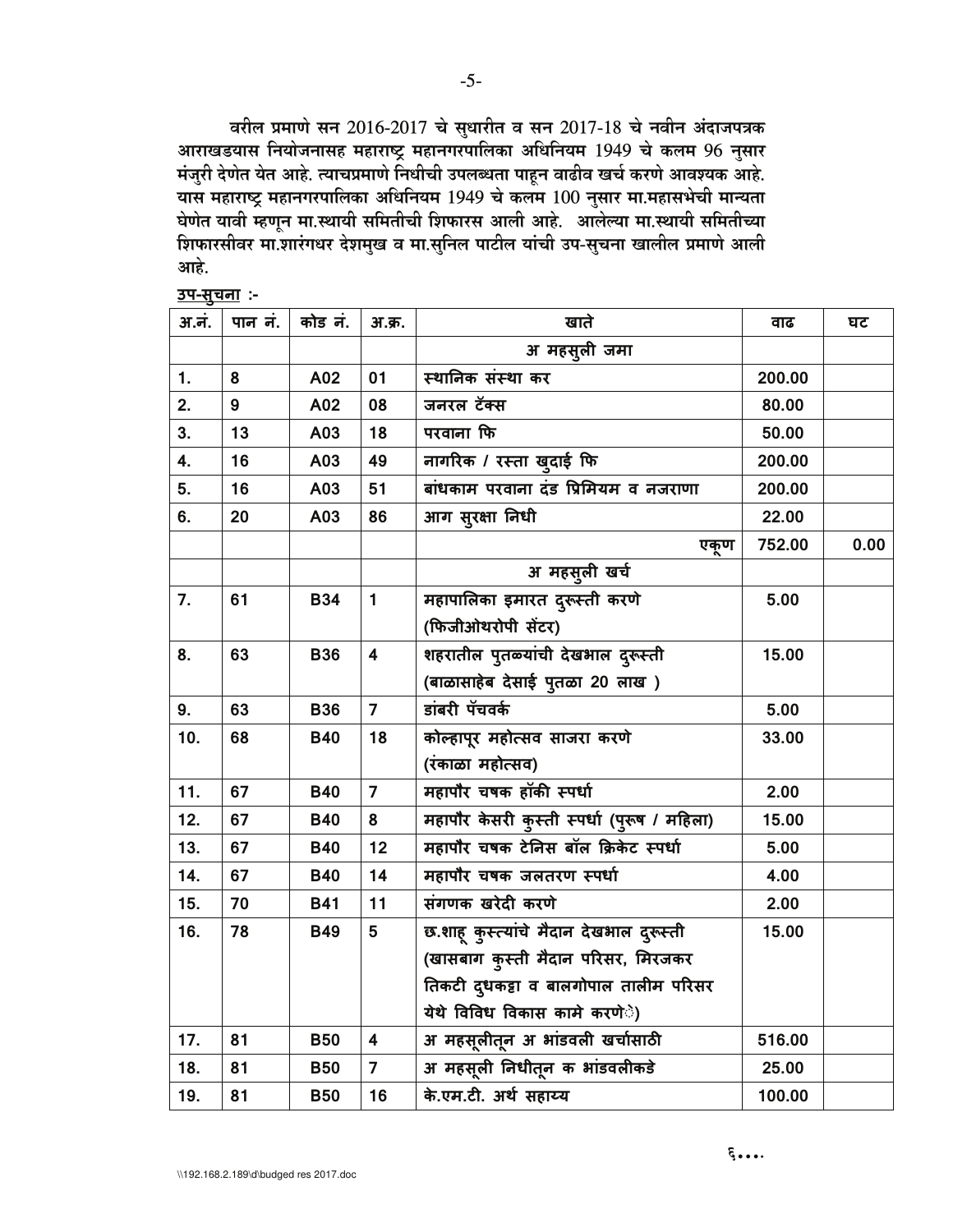| 20. | 84  | <b>B50</b>      | 59             | के.भो.नाट्यगृह व रा.शाहू खासबाग मैदान     | 10.00   |        |
|-----|-----|-----------------|----------------|-------------------------------------------|---------|--------|
|     |     |                 |                | विकास - म.न.पा.आवश्यक निधी                |         |        |
|     |     |                 |                | एकूण                                      | 752.00  | 0.00   |
|     |     |                 |                | अ भांडवली जमा                             |         |        |
| 21. | 89  | C <sub>03</sub> | $\mathbf{1}$   | स्थानिक विकास कार्यक्रम अन् <b>दान</b>    | 400.00  |        |
| 22. | 91  | C <sub>05</sub> | $\mathbf{1}$   | अ महसूली निधीतून अ भांडवलीकडे             | 516.00  |        |
|     |     |                 |                | एकृण                                      | 916.00  | 0.00   |
|     |     |                 |                | अ भांडवली खर्च                            |         |        |
| 23. | 102 | <b>D06</b>      | 8              | फिजीओथेरपी करिता आय.एफ.टी, सीपीएम व       | 5.00    |        |
|     |     |                 |                | इतर मशिनरी घेणे                           |         |        |
| 24. | 106 | D <sub>13</sub> | 01             | कॉम्पेन्सेसशन देणे                        |         | 200.00 |
| 25. | 109 | D <sub>14</sub> | 28             | रा.शाह समाधी स्थळ विकास (नर्सरी बाग)      | 40.00   |        |
| 26. | 109 | D14             | 33             | वाय-फाय प्रकल्प राबविणे                   | 5.00    |        |
| 27. | 113 | <b>D20</b>      | 12             | विकास कामे परिशिष्ठ अ-2 प्रमाणे           | 531.00  |        |
| 28. | 114 | D <sub>20</sub> | 15             | प्रभागातील लोको.कामे 2017-18              | 135.00  |        |
|     |     |                 |                | ऐच्छिक शहर प्रभागासाठी प्रत्येकी 1.00 लाख |         |        |
|     |     |                 |                | प्रमाणे (27 प्रभागासाठी 27.00 लाख)        |         |        |
|     |     |                 |                | ऐच्छिक उप-नगर प्रभागसाठी प्रत्येकी 2.00   |         |        |
|     |     |                 |                | लाख प्रमाणे (54 प्रभागासाठी 108.00 लाख)   |         |        |
| 29. | 115 | D <sub>26</sub> | 01             | स्थानिक विकास कार्यक्रम राबविणे           | 400.00  |        |
|     |     |                 |                | परिशिष्ठ ब-1 प्रमाणे                      |         |        |
|     |     |                 |                | एकृण                                      | 1116.00 | 200.00 |
|     |     |                 |                | क भांडवली जमा                             |         |        |
| 30. | 139 | G02             | $\mathbf{1}$   | अ महसूली निधीतून क भांडवलीकडे             | 25.00   |        |
|     |     |                 |                | एकूण                                      | 25.00   |        |
|     |     |                 |                | क भांडवली खर्च                            |         |        |
| 31. | 143 | H <sub>02</sub> | $\mathbf{1}$   | पाईप लाईन टाकणे                           | 25.00   |        |
|     |     |                 |                | एकण                                       | 25.00   |        |
|     |     |                 |                | विशेष प्रकल्प जमा                         |         |        |
| 32. | 167 | 126             | $\overline{2}$ | केशवराव भोसले नाट्यगृह व खासबाग मैदान     | 10.00   |        |
|     |     |                 |                | विकास - म.न.पा. आवश्यक निधी               |         |        |
|     |     |                 |                | एकूण                                      | 10.00   |        |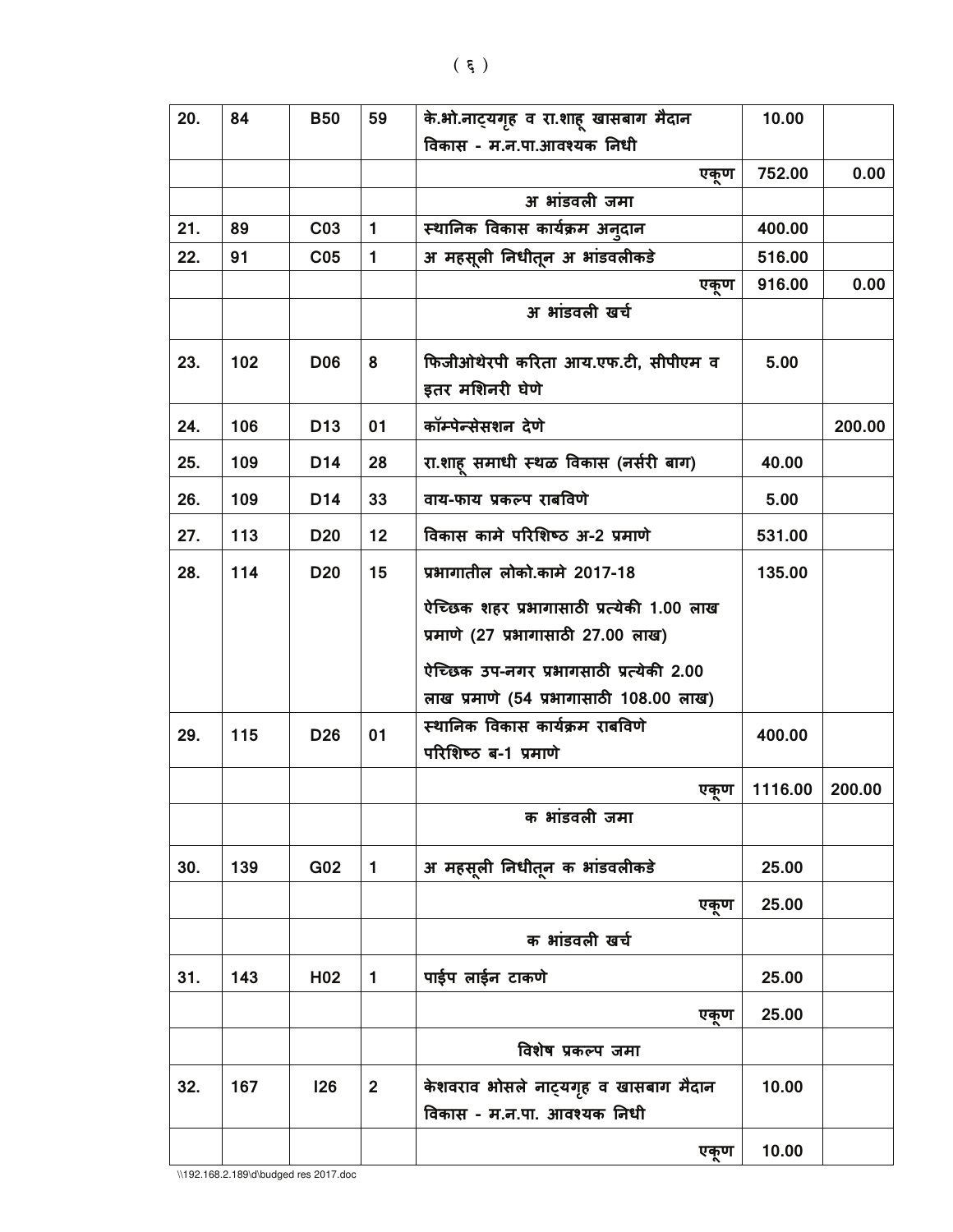|     |     |     | विशेष प्रकल्प खर्च                             |       |      |
|-----|-----|-----|------------------------------------------------|-------|------|
| 33. | 181 | J26 | केशवराव भोसले नाट्यगृह व खासबाग मैदान<br>विकास | 10.00 |      |
|     |     |     | एकूण                                           | 10.00 | 0.00 |

सन 2017-18 नवीन अंदाजपत्रक एकत्रिकरण एकूण वाढ-घट

| तपशील         | जमा     |      | खर्च    |        |
|---------------|---------|------|---------|--------|
|               | वाढ     | घट   | वाढ     | घट     |
| अ महसूली      | 752.00  | 0.00 | 752.00  | 0.00   |
| अ भांडवली     | 916.00  | 0.00 | 1116.00 | 200.00 |
| क भांडवली     | 25.00   | 0.00 | 25.00   | 0.00   |
| विशेष प्रकल्प | 10.00   | 0.00 | 10.00   | 0.00   |
| एकूण          | 1703.00 | 0.00 | 1903.00 | 200.00 |

डी 20/12 प्रभागातील लोकोपयोगी कामे

परिशिष्ठ अ - 2

|        | (अंक लाखात)                                                                      |                       |    |      |
|--------|----------------------------------------------------------------------------------|-----------------------|----|------|
| अ.क्र. | कामाचे नांव                                                                      | मा.महासभेने सुचविलेली |    | शेरा |
|        |                                                                                  | वाढ/घट                |    |      |
|        |                                                                                  | वाढ                   | घट |      |
| 1.     | गंगाराम कांबळे स्मारक सुशोभिकरण                                                  | 2.00                  |    |      |
| 2.     | मिरजकर तिकटी दुध कट्टा दुरूस्ती व सुशोभिकरण करणे                                 | 2.00                  |    |      |
| 3.     | बिंदू चौक येथील के.एम.टी. (महालक्ष्मी) पे ऍण्ड पार्क व<br>परिसर येथे डांबरी करणे | 10.00                 |    |      |
| 4.     | बाराईमाम दर्गा परिसर येथे विविध विकास कामे करणे                                  | 10.00                 |    |      |
| 5.     | बिंदू चौक येथे राजर्षी शाहू महाराज यांचा पुतळा बसविणे                            | 2.00                  |    |      |
| 6.     | कॉमेड शहिद गोंविदराव पानसरे स्मारक                                               | 5.00                  |    |      |
| 7.     | मराठा भवन                                                                        | 25.00                 |    |      |
| 8.     | प्रभाग क्र.10 अंतर्गत विविध विकास कामे करणे                                      | 7.00                  |    |      |
| 9.     | प्रभाग क्र.28 अंतर्गत विविध विकास कामे करणे                                      | 7.00                  |    |      |
| 10.    | प्रभाग क्र.29 अंतर्गत विविध विकास कामे करणे                                      | 9.00                  |    |      |
| 11.    | प्रभाग क्र.34 अंतर्गत विविध विकास कामे करणे                                      | 7.00                  |    |      |
| 12.    | प्रभाग क्र.35 अंतर्गत विविध विकास कामे करणे                                      | 7.00                  |    |      |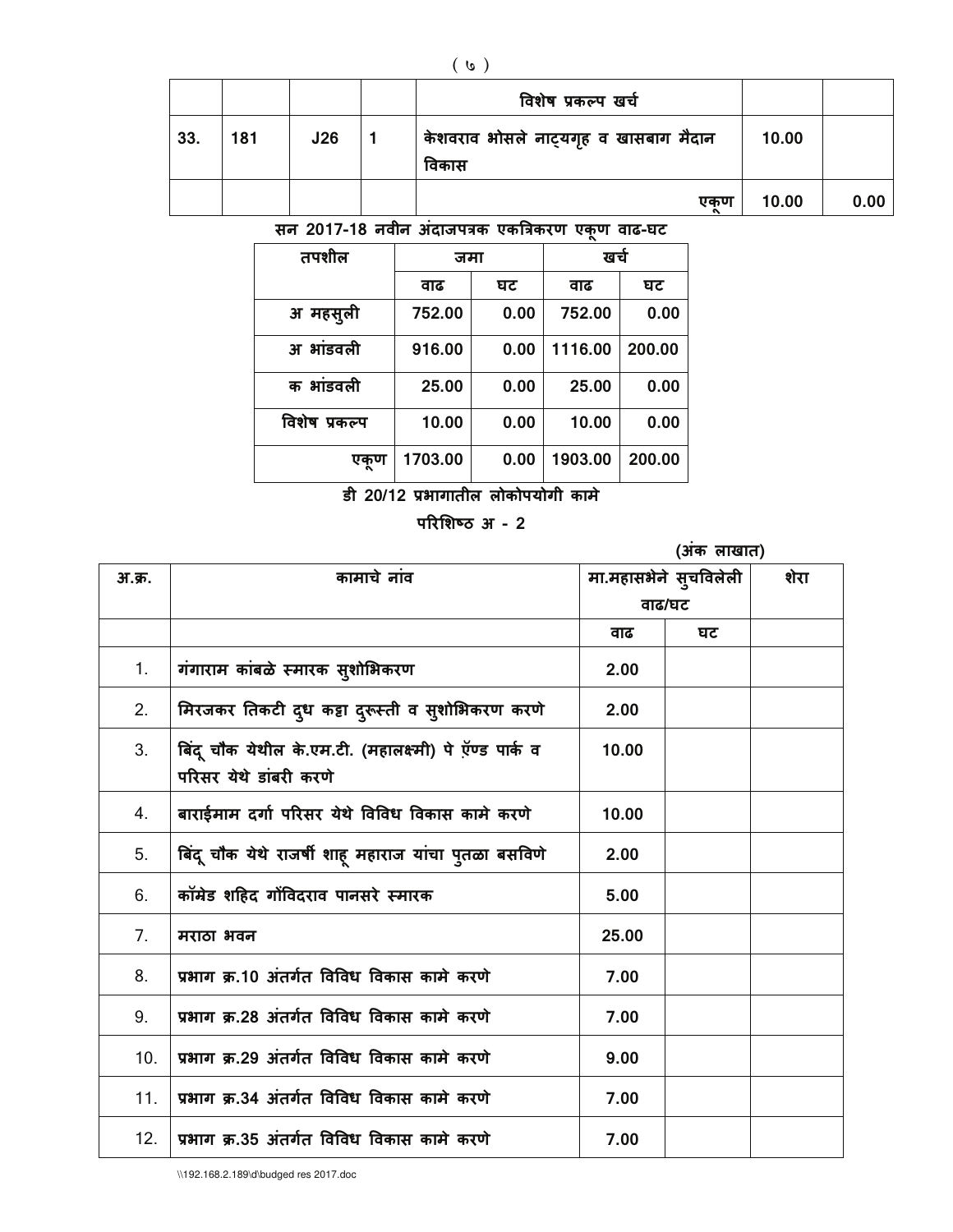| 13. | प्रभाग क्र.36 अंतर्गत विविध विकास कामे करणे                        | 7.00  |           |
|-----|--------------------------------------------------------------------|-------|-----------|
| 14. | प्रभाग क्र.39 अंतर्गत विविध विकास कामे करणे                        | 15.00 |           |
| 15. | प्रभाग क्र.50 अंतर्गत विविध विकास कामे करणे                        | 10.00 |           |
| 16. | प्रभाग क्र.51 अंतर्गत विविध विकास कामे करणे                        | 10.00 |           |
| 17. | प्रभाग क्र.55 अंतर्गत विविध विकास कामे करणे                        | 5.00  |           |
| 18. | प्रभाग क्र.56 अंतर्गत विविध विकास कामे करणे                        | 3.00  |           |
| 19. | प्रभाग क्र.62 अंतर्गत विविध विकास कामे करणे                        | 7.00  |           |
| 20. | प्रभाग क्र.67 अंतर्गत विविध विकास कामे करणे                        | 10.00 |           |
| 21. | प्रभाग क्र.79 अंतर्गत विविध विकास कामे करणे                        | 5.00  |           |
| 22. | प्रभाग क्र.81 अंतर्गत विविध विकास कामे करणे                        | 5.00  | डी -18 /1 |
| 23. | प्रभाग 80 अंतर्गत विविध विकास कामे करणे                            | 5.00  | डी -18 /1 |
| 24. | प्रभाग क्र.76 अंतर्गत विविध विकास कामे करणे                        | 5.00  |           |
| 25. | प्रभाग क्र.70 अंतर्गत विविध विकास कामे करणे                        | 5.00  |           |
| 26. | प्रभाग क्र.68 अंतर्गत विविध विकास कामे करणे                        | 5.00  | डी -18 /1 |
| 27. | प्रभाग क्र.41 अंतर्गत विविध विकास कामे करणे                        | 5.00  |           |
| 28. | प्रभाग क्र.20 अंतर्गत विविध विकास कामे करणे                        | 5.00  |           |
| 29. | प्रभाग क्र.22 अंतर्गत विविध विकास कामे करणे                        | 5.00  | डी -18 /1 |
| 30. | प्रभाग क्र.53 अंतर्गत विविध विकास कामे करणे                        | 5.00  |           |
| 31. | प्रभाग क्र. 37 अंतर्गत विविध विकास कामे करणे                       | 5.00  |           |
| 32. | प्रभाग क्र.64 अंतर्गत विविध विकास कामे करणे                        | 5.00  |           |
| 33. | प्रभाग क्र.12 अंतर्गत विविध विकास कामे करणे                        | 30.00 |           |
| 34. | प्रभाग क्र.71 अंतर्गत विविध विकास कामे करणे                        | 20.00 |           |
| 35. | प्रभाग क्र.71 अंतर्गत बॉस्केट बॉल रिंग करणे                        | 5.00  |           |
| 36. | प्रभाग क्र. 67 अंतर्गत विविध विकास कामे करणे                       | 10.00 |           |
| 37. | श्री महालक्ष्मी मंदिर महाव्दार कमान व परिसर विद्युत<br>रोषणाई करणे | 10.00 |           |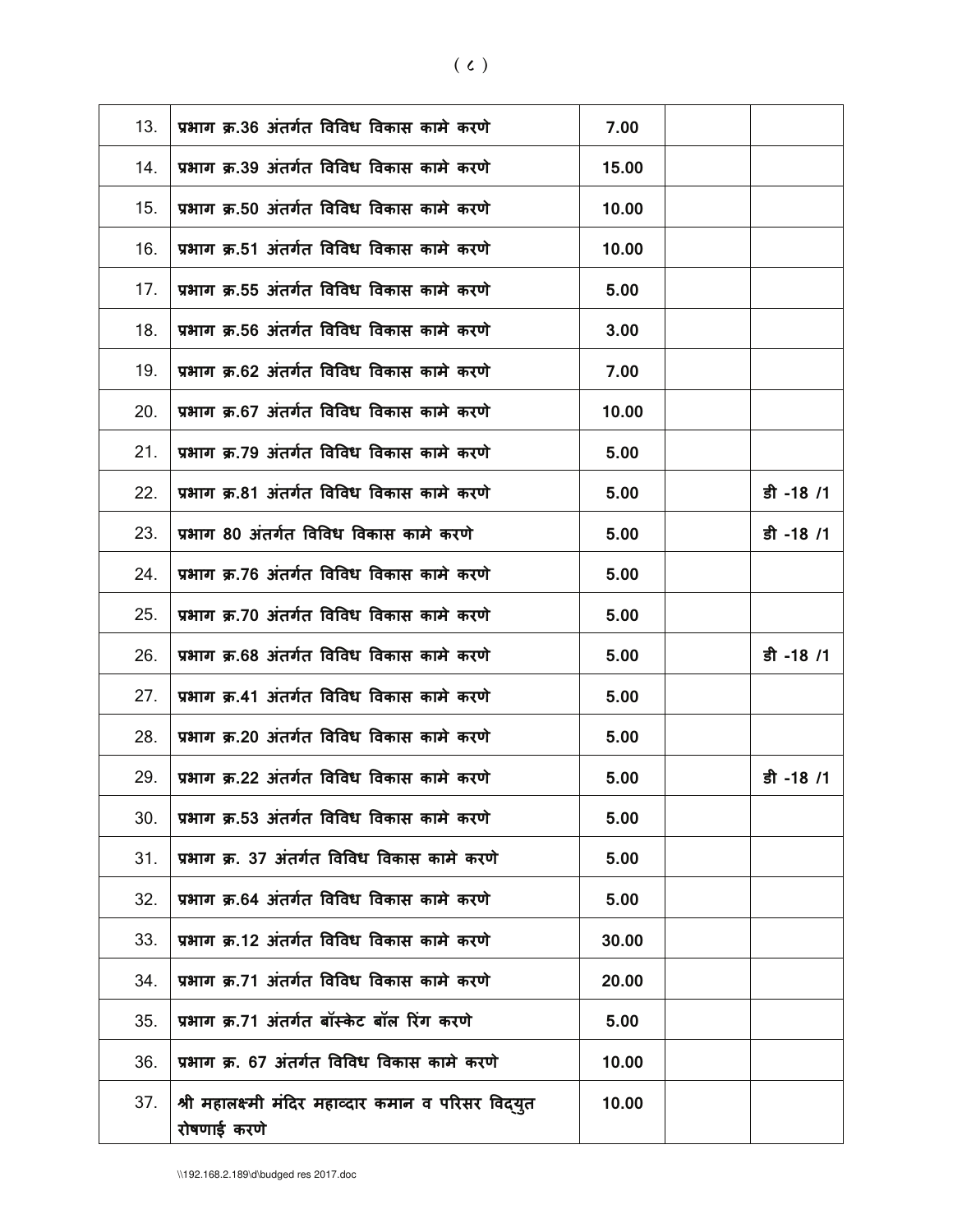| 38. | विठ्ठल मंदिर, मिरजकर तिकटी व परिसर येथील विविध<br>विकास कामे करणे | 10.00 |           |
|-----|-------------------------------------------------------------------|-------|-----------|
| 39. | रंकभैरव मंदिर व परिसर येथील विविध विकास कामे करणे                 |       |           |
| 40. | प्रभाग क्र.2 अंतर्गत विविध विकास कामे करणे                        | 5.00  |           |
| 41. | प्रभाग क्र.4 अंतर्गत विविध विकास कामे करणे                        | 5.00  |           |
| 42. | प्रभाग क्र.5 अंतर्गत विविध विकास कामे करणे                        | 5.00  |           |
| 43. | प्रभाग क्र.6 अंतर्गत विविध विकास कामे करणे                        | 5.00  |           |
| 44. | प्रभाग क्र.15 अंतर्गत विविध विकास कामे करणे                       | 5.00  |           |
| 45. | प्रभाग क्र.20 मधील तारा ऑईल मिल येथे गटर्स करणे                   | 3.00  |           |
| 46. | प्रभाग क्र.20 मधील बापट कॅम्प रस्ता करणे                          | 5.00  |           |
| 47. | प्रभाग क्र.22 अंतर्गत विविध विकास कामे करणे                       | 3.00  | डी -18 /1 |
| 48. | प्रभाग क्र.24 अंतर्गत विविध विकास कामे करणे                       | 10.00 |           |
| 49. | प्रभाग क्र.26 अंतर्गत विविध विकास कामे करणे                       | 3.00  |           |
| 50. | प्रभाग क्र.31 अंतर्गत विविध विकास कामे करणे                       | 7.00  |           |
| 51. | प्रभाग क्र.41 अंतर्गत विविध विकास कामे करणे                       | 5.00  |           |
| 52. | प्रभाग क्र.53 अंतर्गत विविध विकास कामे करणे                       | 7.00  |           |
| 53. | प्रभाग क्र.54 अंतर्गत विविध विकास कामे करणे                       | 5.00  |           |
| 54. | प्रभाग क्र.57 अंतर्गत विविध विकास कामे करणे                       | 5.00  |           |
| 55. | प्रभाग क्र.60 अंतर्गत विविध विकास कामे करणे                       | 5.00  | डी -18 /1 |
| 56. | प्रभाग क्र.64 अंतर्गत विविध विकास कामे करणे                       | 10.00 |           |
| 57. | प्रभाग क्र.65 अंतर्गत विविध विकास कामे करणे                       | 5.00  |           |
| 58. | प्रभाग क्र.68 अंतर्गत विविध विकास कामे करणे                       | 7.00  | डी -18 /1 |
| 59. | प्रभाग क्र.70 अंतर्गत विविध विकास कामे करणे                       | 6.00  |           |
| 60. | प्रभाग क्र.71 अंतर्गत विविध विकास कामे करणे                       | 10.00 |           |
| 61. | प्रभाग क्र.76 अंतर्गत विविध विकास कामे करणे                       | 5.00  |           |
| 62. | प्रभाग क्र.80 अंतर्गत विविध विकास कामे करणे                       | 5.00  | डी -18 /1 |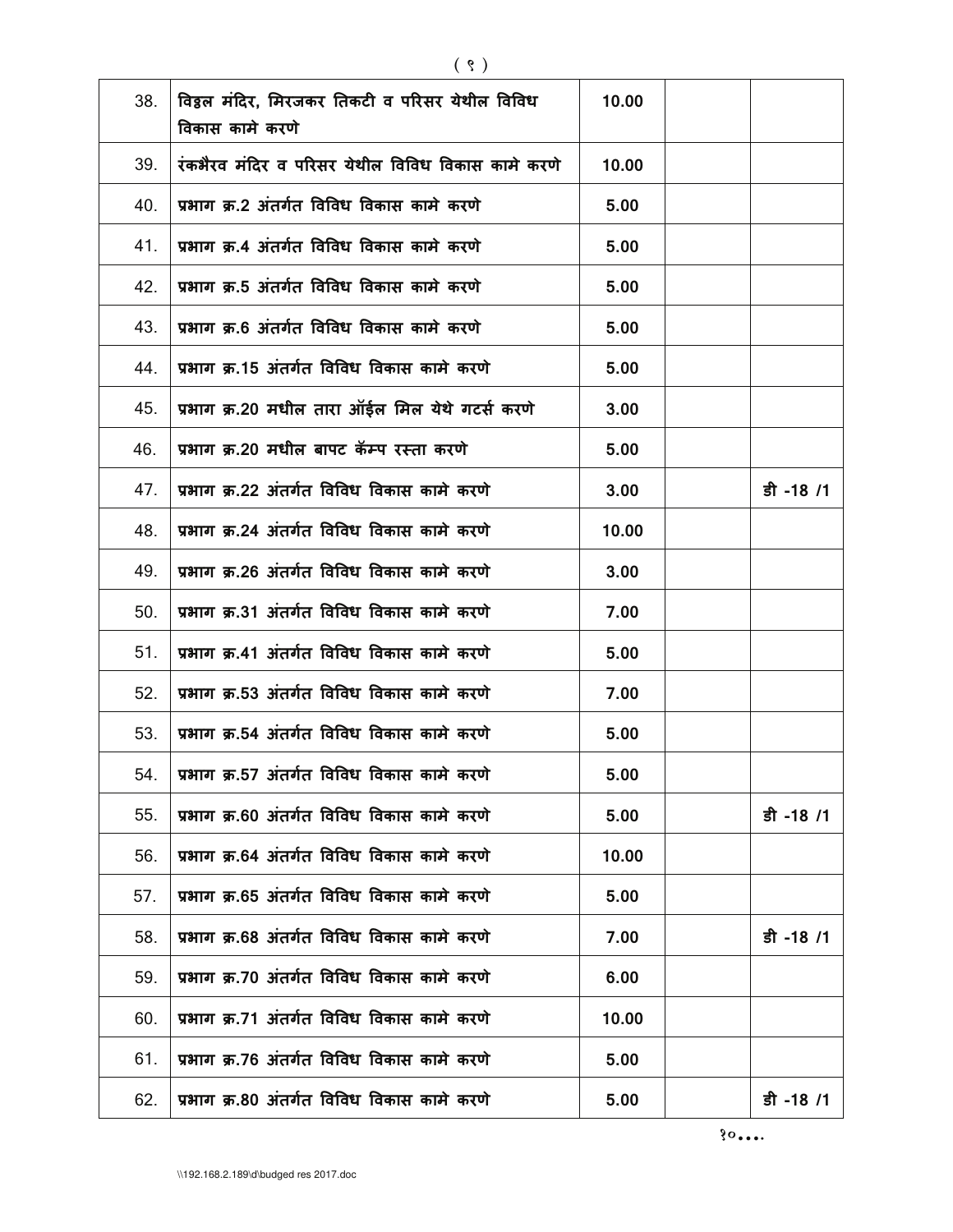| 63. | विहीरीतून पाणी उपसा करून प्रभाग 33 मध्ये पाण्याची<br>लाईन टाकणे                                                                                          | 30.00  |           |
|-----|----------------------------------------------------------------------------------------------------------------------------------------------------------|--------|-----------|
| 64. | महालक्ष्मी पार्किंग व सबजेल येथे ड़ेनेज लाईन व चॅनेल<br>टाकणे                                                                                            | 15.00  |           |
| 65. | श्री महालक्ष्मी मंदिर, रंकभैरव मंदिर, विठ्ठल मंदिर, हन् <b>मान</b><br>मंदिर, बाराईमाम दर्गा या धार्मिक स्थळाच्या ठिकाणी सी.सी.<br>टि.व्ही. कॅमेरा बसविणे | 10.00  |           |
| 66. | सरनाईक वसाहत, जवाहरनगर येथे रस्ता करणेकामी                                                                                                               | 10.00  |           |
| 67. | प्रभाग क्र.44 अंतर्गत विविध विकास कामे करणे                                                                                                              | 5.00   |           |
| 68. | प्रभाग क्र.45 अंतर्गत विविध विकास कामे करणे                                                                                                              | 3.00   |           |
| 69. | प्रभाग क्र.69 अंतर्गत विविध विकास कामे करणे                                                                                                              | 5.00   |           |
| 70. | प्रभाग क्र.13 अंतर्गत विविध विकास कामे करणे                                                                                                              | 5.00   |           |
| 71. | प्रभाग क्र.32 अंतर्गत दत्त गल्ली येथे एल.ई.डी.बसविणेकामी                                                                                                 | 1.00   |           |
|     | प्रभाग क्र.32 अंतर्गत लक्ष्मी गल्ली येथे<br>एल.ई.डी.बसविणेकामी                                                                                           | 1.00   |           |
|     | प्रभाग क्र.32 अंतर्गत रिकीबदार गल्ली येथे<br>एल.ई.डी.बसविणेकामी                                                                                          | 1.00   |           |
|     | प्रभाग क्र.32 अंतर्गत गंजी गल्ली येथे एल.ई.डी.बसविणेकामी                                                                                                 | 1.00   |           |
|     | प्रभाग क्र.32 अंतर्गत जिरगे बोळ येथे एल.ई.डी.बसविणेकामी                                                                                                  | 1.00   |           |
| 72. | प्रभाग क्र.40 अंतर्गत विविध विकास कामे करणे                                                                                                              | 5.00   |           |
| 73. | प्रभाग क्र.47 अंतर्गत विविध विकास कामे करणे                                                                                                              | 5.00   |           |
| 74. | प्रभाग क्र.61 अंतर्गत विविध विकास कामे करणे                                                                                                              | 5.00   |           |
| 75. | प्रभाग क्र.66 अंतर्गत विविध विकास कामे करणे                                                                                                              | 5.00   |           |
| 76. | प्रभाग क्र.14 अंतर्गत विविध विकास कामे करणे                                                                                                              | 5.00   |           |
| 77. | प्रभाग क्र.37 अंतर्गत विविध विकास कामे करणे                                                                                                              | 7.00   |           |
| 78. | प्रभाग क्र.43 अंतर्गत विविध विकास कामे करणे                                                                                                              | 5.00   |           |
| 79. | प्रभाग क्र.81 अंतर्गत विविध विकास कामे करणे                                                                                                              | 5.00   | डी -18 /1 |
|     | एकूण (डी-18(1) वगळून)                                                                                                                                    | 531.00 |           |

11....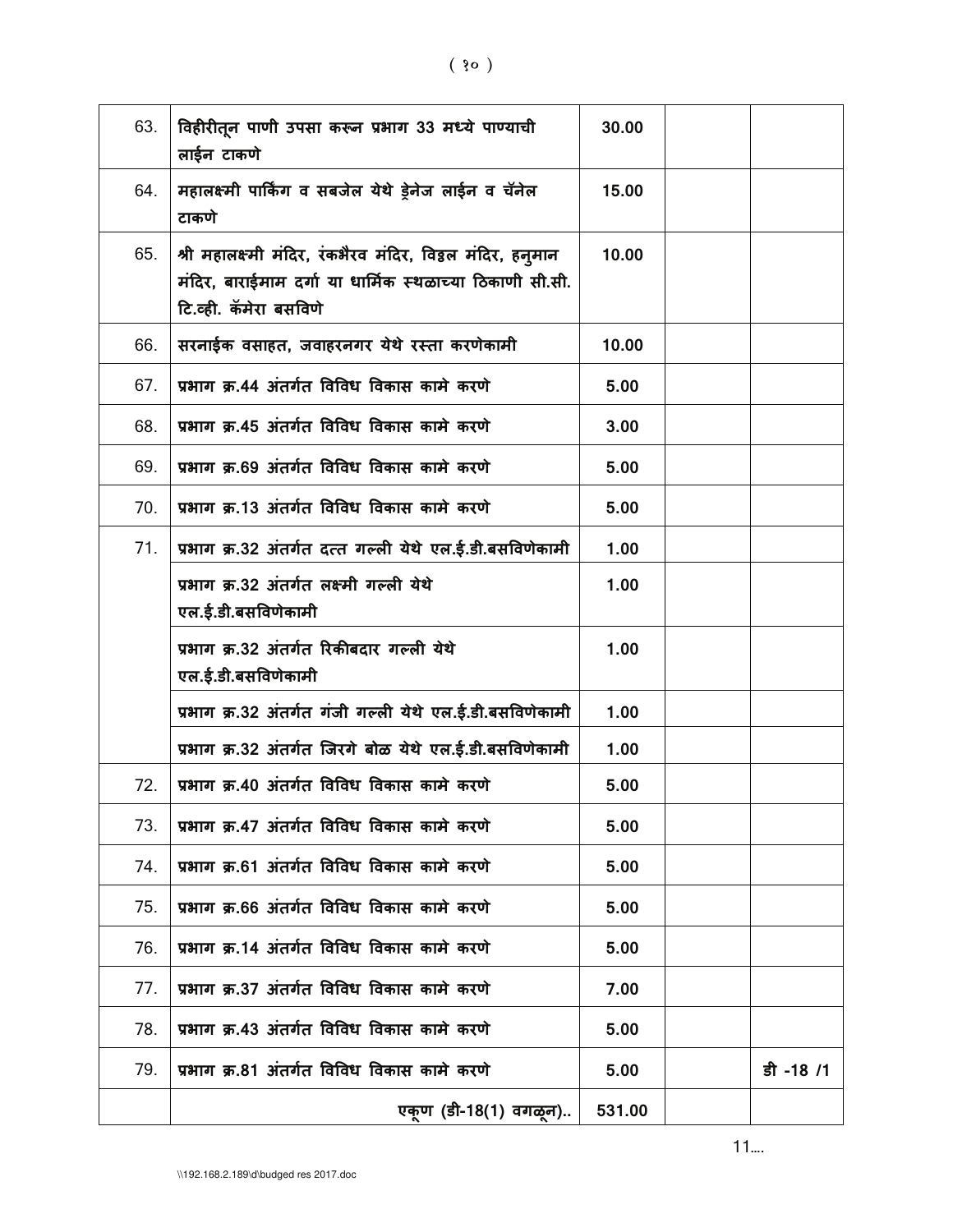## डी 26/1 स्थानिक विकास कार्यक्रम राबविणे

परिशिष्ठ ब $-1$ 

|        |                                             | (अंक लाखात)           |    |      |
|--------|---------------------------------------------|-----------------------|----|------|
| अ.क्र. | कामाचे नांव                                 | मा.महासभेने स्चविलेली |    | शेरा |
|        |                                             | वाढ                   | घट |      |
| 1.     | प्रभाग क्र.10 अंतर्गत विविध विकास कामे करणे | 10.00                 |    |      |
| 2.     | प्रभाग क्र.28 अंतर्गत विविध विकास कामे करणे | 10.00                 |    |      |
| 3.     | प्रभाग क्र.29 अंतर्गत विविध विकास कामे करणे | 10.00                 |    |      |
| 4.     | प्रभाग क्र.34 अंतर्गत विविध विकास कामे करणे | 10.00                 |    |      |
| 5.     | प्रभाग क्र.35 अंतर्गत विविध विकास कामे करणे | 10.00                 |    |      |
| 6.     | प्रभाग क्र.36 अंतर्गत विविध विकास कामे करणे | 10.00                 |    |      |
| 7.     | प्रभाग क्र.39 अंतर्गत विविध विकास कामे करणे | 10.00                 |    |      |
| 8.     | प्रभाग क्र.50 अंतर्गत विविध विकास कामे करणे | 10.00                 |    |      |
| 9.     | प्रभाग क्र.51 अंतर्गत विविध विकास कामे करणे | 10.00                 |    |      |
| 10.    | प्रभाग क्र.55 अंतर्गत विविध विकास कामे करणे | 10.00                 |    |      |
| 11.    | प्रभाग क्र.56 अंतर्गत विविध विकास कामे करणे | 10.00                 |    |      |
| 12.    | प्रभाग क्र.62 अंतर्गत विविध विकास कामे करणे | 10.00                 |    |      |
| 13.    | प्रभाग क्र.67 अंतर्गत विविध विकास कामे करणे | 10.00                 |    |      |
| 14.    | प्रभाग क्र.79 अंतर्गत विविध विकास कामे करणे | 10.00                 |    |      |
| 15.    | प्रभाग क्र.81 अंतर्गत विविध विकास कामे करणे | 10.00                 |    |      |
| 16.    | प्रभाग 80 अंतर्गत विविध विकास कामे करणे     | 10.00                 |    |      |
| 17.    | प्रभाग क्र.76 अंतर्गत विविध विकास कामे करणे | 10.00                 |    |      |
| 18.    | प्रभाग क.70 अंतर्गत विविध विकास कामे करणे   | 10.00                 |    |      |
| 19.    | प्रभाग क्र.68 अंतर्गत विविध विकास कामे करणे | 10.00                 |    |      |
| 20.    | प्रभाग क्र.41 अंतर्गत विविध विकास कामे करणे | 10.00                 |    |      |
| 21.    | प्रभाग क्र.20 अंतर्गत विविध विकास कामे करणे | 10.00                 |    |      |
| 22.    | प्रभाग क्र.22 अंतर्गत विविध विकास कामे करणे | 10.00                 |    |      |
| 23.    | प्रभाग क्र.53 अंतर्गत विविध विकास कामे करणे | 10.00                 |    |      |

(अंक लाखात)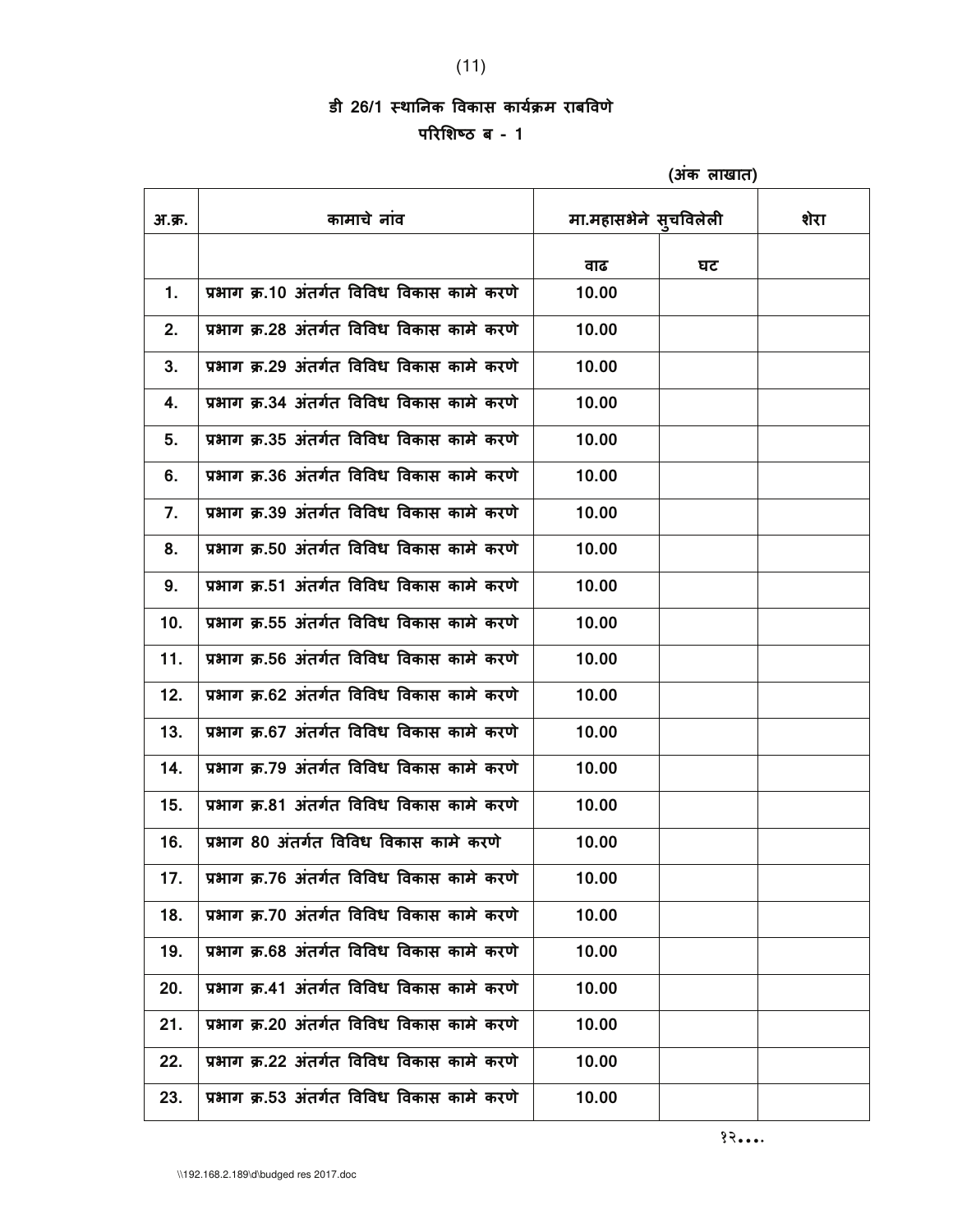| 24. | प्रभाग क्र. 37 अंतर्गत विविध विकास कामे<br>करणे | 10.00 |  |
|-----|-------------------------------------------------|-------|--|
| 25. | प्रभाग क्र.64 अंतर्गत विविध विकास कामे करणे     | 10.00 |  |
| 26. | प्रभाग क्र.12 अंतर्गत विविध विकास कामे करणे     | 10.00 |  |
| 27. | प्रभाग क्र.71 अंतर्गत विविध विकास कामे करणे     | 10.00 |  |
| 28. | प्रभाग क्र.71 अंतर्गत बॉस्केट बॉल रिंग करणे     | 10.00 |  |
| 29. | प्रभाग क्र. 67 अंतर्गत विविध विकास कामे<br>करणे | 10.00 |  |
| 30. | प्रभाग क्र.2 अंतर्गत विविध विकास कामे करणे      | 3.00  |  |
| 31. | प्रभाग क्र.4 अंतर्गत विविध विकास कामे करणे      | 3.00  |  |
| 32. | प्रभाग क्र.5 अंतर्गत विविध विकास कामे करणे      | 3.00  |  |
| 33. | प्रभाग क्र.6 अंतर्गत विविध विकास कामे करणे      | 3.00  |  |
| 34. | प्रभाग क्र.15 अंतर्गत विविध विकास कामे करणे     | 5.00  |  |
| 35. | प्रभाग क्र.24 अंतर्गत विविध विकास कामे करणे     | 3.00  |  |
| 36. | प्रभाग क्र.26 अंतर्गत विविध विकास कामे करणे     | 7.00  |  |
| 37. | प्रभाग क्र.31 अंतर्गत विविध विकास कामे करणे     | 3.00  |  |
| 38. | प्रभाग क्र.57 अंतर्गत विविध विकास कामे करणे     | 3.00  |  |
| 39. | प्रभाग क्र.65 अंतर्गत विविध विकास कामे करणे     | 5.00  |  |
| 40. | प्रभाग क्र.38 अंतर्गत विविध विकास कामे करणे     | 3.00  |  |
| 41. | प्रभाग क्र.45 अंतर्गत विविध विकास कामे करणे     | 5.00  |  |
| 42. | प्रभाग क्र.63 अंतर्गत विविध विकास कामे करणे     | 10.00 |  |
| 43. | प्रभाग क्र.13 अंतर्गत विविध विकास कामे करणे     | 3.00  |  |
| 44. | प्रभाग क्र.18 अंतर्गत विविध विकास कामे करणे     | 10.00 |  |
| 45. | प्रभाग क्र.21 अंतर्गत विविध विकास कामे करणे     | 10.00 |  |
| 46. | प्रभाग क्र.30 अंतर्गत विविध विकास कामे करणे     | 10.00 |  |
| 47. | प्रभाग क्र.40 अंतर्गत विविध विकास कामे करणे     | 3.00  |  |
| 48. | प्रभाग क्र.46 अंतर्गत विविध विकास कामे करणे     | 10.00 |  |
| 49. | प्रभाग क्र.61 अंतर्गत विविध विकास कामे करणे     | 3.00  |  |